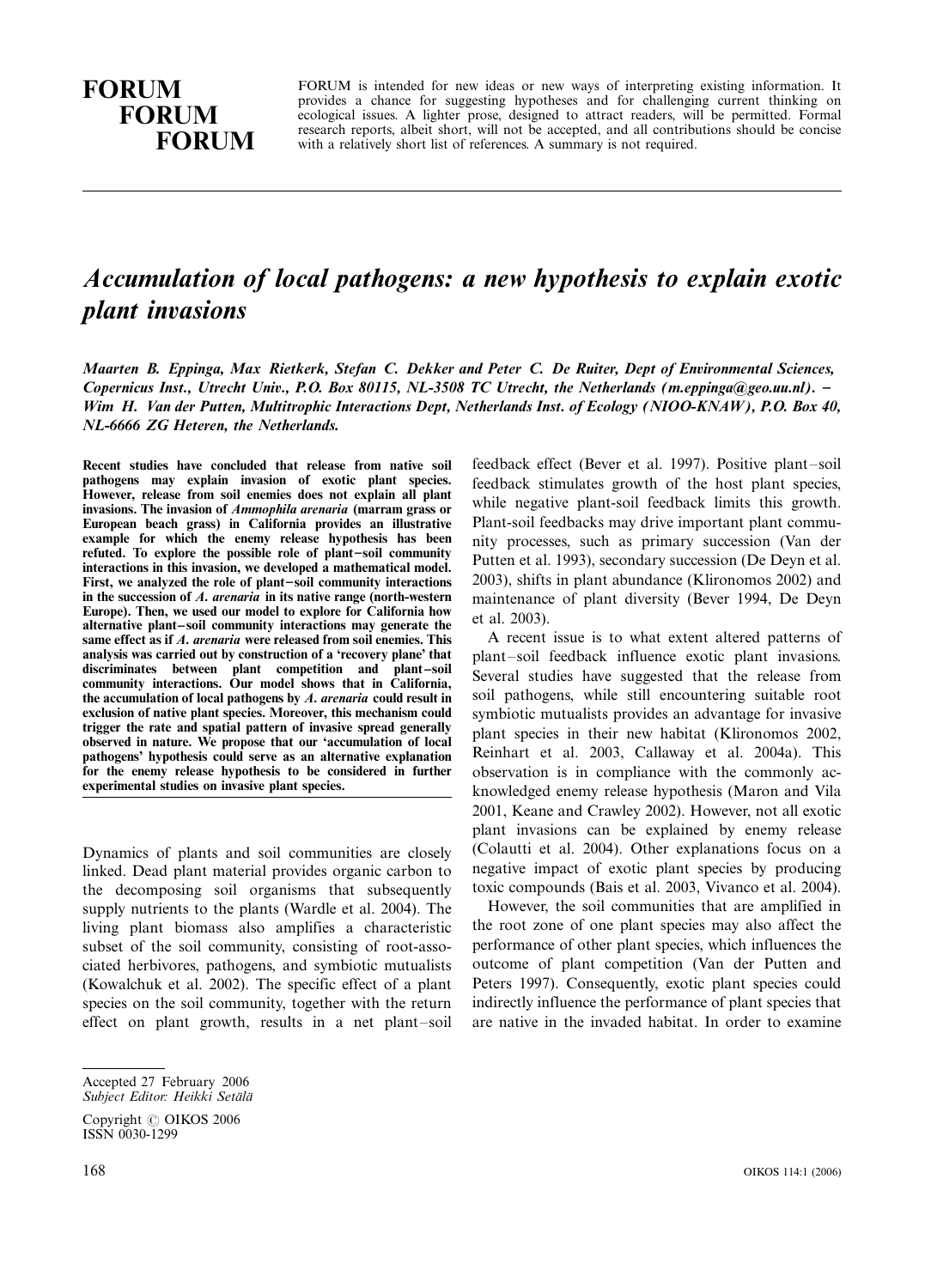this possibility, we developed a mathematical model and analyzed the invasion of Ammophila arenaria (marram grass or European beach grass) in California.

In the 19th century, A. arenaria has been introduced in California for its sand stabilizing capacity (Pickart 1997). Following its introduction, A. arenaria started to exclude the native 'dune-mat' plant community (Buell et al. 1995, Wiedemann and Pickart 1996). In its native habitat (coastal foredunes in north-western Europe), A. arenaria is succeeded by other species such as Festuca rubra ssp. arenaria (sand fescue) (Van Dieren 1934). Here, negative plant-soil feedback accelerates succession (Van der Putten et al. 1993). The enemy release hypothesis cannot explain the invasion of A. arenaria in California, because it undergoes equal negative plantsoil feedback as in the native habitat, leaving the driving mechanism to be revealed (Beckstead and Parker 2003).

The aim of our model study was to analyze whether plant-soil community interactions other than enemy release provide an explanation for the invasiveness of A. arenaria in California. The model builds on the Lotka-Volterra based model of Bever (2003). Although our extension of this model increased complexity, model analysis was still possible because we developed a new analytical framework, the so-called recovery plane method. We used a comparative approach, meaning that we first modeled the effect of plant-soil community interactions on competition between A. arenaria and F. rubra in the native habitat. The results were checked with field observations from the native habitat in order to confirm the model. Then we applied the recovery plane method to derive alternative plant-soil community interactions that would give A. arenaria the same competitive advantage as soil enemy release. We parameterized the model with these alternative plant-soil community interactions and compared model results with field observations from California. Because these field observations (Buell et al. 1995) comprise both pattern and rate of invasive spread of A. arenaria, we used a spatially explicit model version for this comparison. With the model results we developed the 'accumulation of local pathogens' hypothesis.

#### Model and analytical framework

#### Model formulation

The starting point of our model is bare soil that will be colonized by the plant species A. arenaria and F. rubra. Each plant species amplifies a characteristic subset of the soil community. From here, this characteristic subset is referred to as the plant species' specific soil community. Subsequently, the densities of plants and specific soil communities build up in time. We quantify each specific soil community in density and assume logistic growth, which depends on host plant density (Cook and Baker 1983). The model equations describing the dynamics of the specific soil communities of A. arenaria and F. rubra then become:

$$
\frac{dS_A}{dt} = r_A S_A \left( 1 - \frac{S_A}{k_A} \right)
$$
 (1a)

With: 
$$
k_A = \frac{N_A}{N_{\text{max},A}} S_{\text{max},A}
$$
 (1b)

$$
\frac{dS_F}{dt} = r_F S_F \left( 1 - \frac{S_F}{k_F} \right)
$$
 (2a)

With: 
$$
k_F = \frac{N_F}{N_{\text{max},F}} S_{\text{max},F}
$$
 (2b)

In which  $S_A$  and  $S_F$  are the densities of the specific soil communities of A. arenaria and F. rubra (g m<sup>-2</sup>),  $r_A$  and  $r_F$  are their relative growth rates (d<sup>-1</sup>), k<sub>A</sub> and k<sub>F</sub> are their carrying capacities  $(g m^{-2})$  that are linearly dependent on host plant density N (g m<sup>-2</sup>).  $N_{\text{max,A}}$  and  $N_{\text{max,F}}$ represent the carrying capacities of A. arenaria and F. *rubra* (g m<sup> $-2$ </sup>). If plant density N is at carrying capacity, so  $N = N_{max}$ , its specific soil community is able to reach its maximal carrying capacity  $S_{\text{max}}$  (g m<sup>-2</sup>).

We incorporate non-linear relationships between specific soil community density and effect on plant growth (Olff et al. 2000). More specifically, a Holling type IIIresponse (Holling 1959) is assumed (Van der Stoel et al. 2002):

$$
\sigma_{i,j} = \frac{\sigma_{\text{max},i,j} S_j^2}{\alpha_{i,j}^2 + S_j^2}
$$
\n(3)

 $(For i, j = A, F)$ 

In which  $\sigma$  is the specific soil community effect (d<sup>-1</sup>),  $\sigma_{\text{max},i,j}$  is the maximum effect that can be exerted  $(d^{-1})$ and  $\alpha$  is a half saturation constant, meaning the specific soil community density at which half of the maximum specific soil community effect is exerted  $(g m^{-2})$ . All coefficients are named according to Lotka-Volterra terminology; for example,  $\sigma_{AF}$  indicates the effect that A. arenaria undergoes, exerted by the specific soil community of *F. rubra*.

The model structure further follows Bever (2003). All interactions between plants and the specific soil communities and the model parameters quantifying these interactions are depicted in Fig. 1. The equations for plant growth then become:

$$
\frac{dN_A}{dt} = g_A N_A \left( 1 - \frac{N_A + c_{AF} N_F}{N_{max,A}} + \frac{\sigma_{AA} + \sigma_{AF}}{g_A} \right)
$$
(4)

$$
\frac{dN_F}{dt} = g_F N_F \left( 1 - \frac{N_F + c_{FA} N_A}{N_{max,F}} + \frac{\sigma_{FF} + \sigma_{FA}}{g_F} \right)
$$
(5)

Where  $g_A$  and  $g_F$  are the relative growth rates of A. *arenaria* and *F. rubra* ( $d^{-1}$ ),  $c_{AF}$  and  $c_{FA}$  are aboveground competition coefficients (g  $g^{-1}$ ).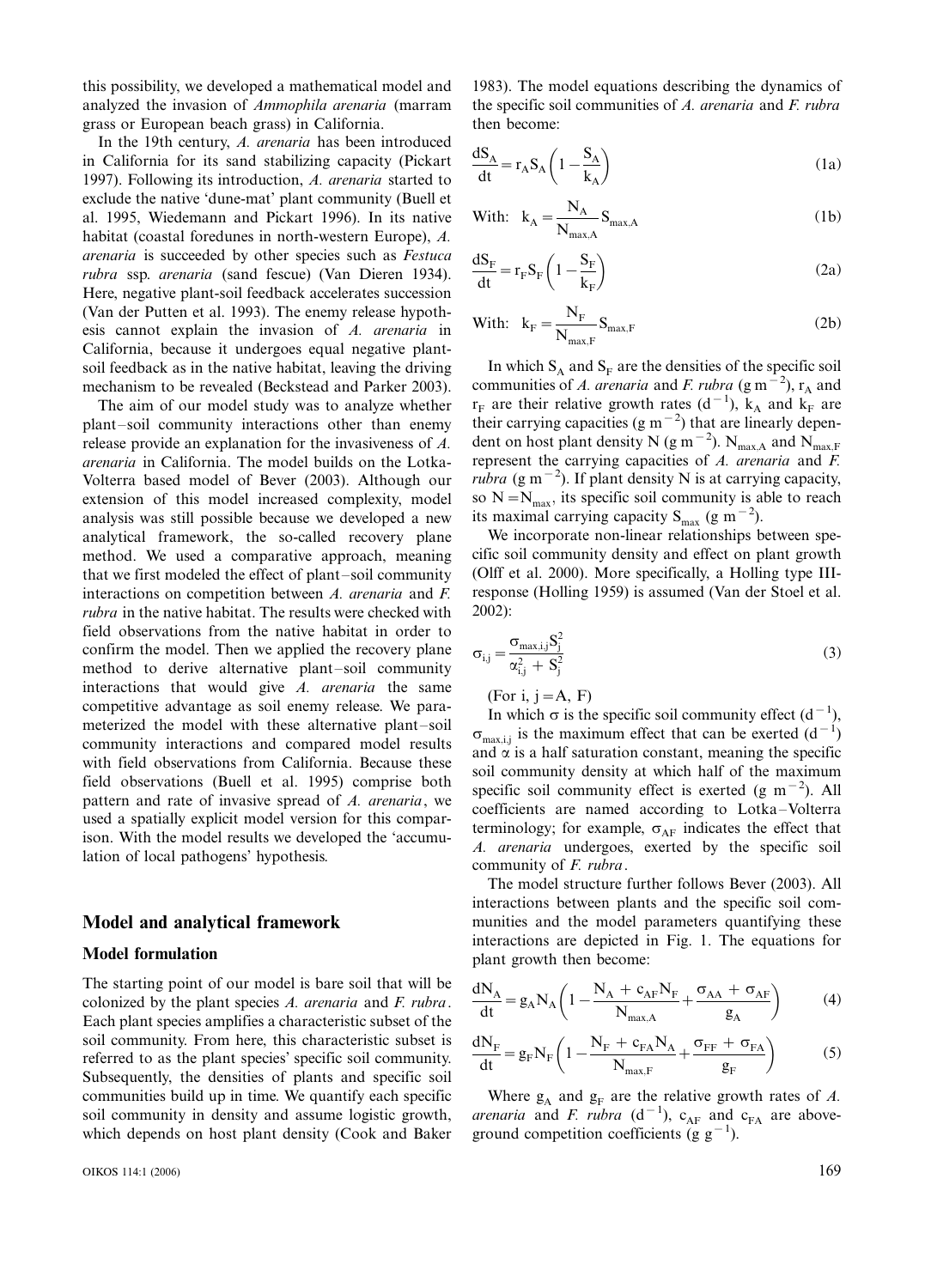

Fig. 1. Model concept; the interactions between A. arenaria, F. rubra and their specific soil communities (as proposed by Bever 2003), and the parameters quantifying these interactions in the model presented here.

The model equations for the spatially explicit model incorporate a dispersion term for the plant species. Dispersion of the specific soil communities is neglected, assuming that dispersal rates of soil organisms are slow compared to plants (Van der Putten 2003). A Laplacian operator models dispersion of the two plant species:

Table 1. Units and values of the model parameters used in the simulations.

$$
\frac{\partial N_A}{\partial t} = g_A N_A \left( 1 - \frac{N_A + c_{AF} N_F}{N_{max,A}} + \frac{\sigma_{AA} + \sigma_{AF}}{g_A} \right) + D_A \left( \frac{\partial^2 N_A}{\partial x^2} + \frac{\partial^2 N_A}{\partial y^2} \right)
$$
(6)

$$
\frac{\partial N_F}{\partial t} = g_F N_F \left( 1 - \frac{N_F + c_{FA} N_A}{N_{max,F}} + \frac{\sigma_{FF} + \sigma_{FA}}{g_F} \right) + D_F \left( \frac{\partial^2 N_F}{\partial x^2} + \frac{\partial^2 N_F}{\partial y^2} \right)
$$
(7)

In which  $D_A$  and  $D_F$  are the dispersion coefficients for A. arenaria and F. rubra  $(m^2 d^{-1})$ . Parameter values were derived from literature (Table 1, see Appendix A for details).

#### Assemblage of the analytical framework

The mean field model (Eq.  $1-5$ ) could not be solved analytically, so that we will turn to graphical analysis of the model phase space. The classical Lotka-Volterra competition model has two state variables, namely the densities of the two competing plant species. As a result, a two-dimensional phase plane represents the phase

| Parameter                                                | Meaning                                                                                                        | Value                      | Unit                                                                             | References <sup>#</sup>                        | Sensitivity range <sup>§</sup>        |
|----------------------------------------------------------|----------------------------------------------------------------------------------------------------------------|----------------------------|----------------------------------------------------------------------------------|------------------------------------------------|---------------------------------------|
| $\sigma_{\text{max,AA}}$                                 | Maximum effect that specific soil community<br>of A. arenaria exerts on A. arenaria                            | $-1.0$                     | $day^{-1}$                                                                       | $1, 2, 3^*$                                    | $-1.15 - -0.6$                        |
| $\sigma_{\text{max,AF}}$                                 | Maximum effect that specific soil community<br>of <i>F. rubra</i> exerts on <i>A. arenaria</i>                 | $-1.0$                     | $day^{-1}$                                                                       | $1, 2^*$                                       | $-1.15 - -0.6$                        |
| $\sigma_{\text{max,FF}}$                                 | Maximum effect that specific soil community<br>of <i>F. rubra</i> exerts on <i>F. rubra</i>                    | $-0.15$                    | $day^{-1}$                                                                       | $4^{*+}$                                       | $-0.18 - 0$                           |
| $\sigma_{\text{max.FA}}$                                 | Maximum effect that specific soil community<br>of A. arenaria exerts on F. rubra                               | $-0.2-0$ day <sup>-1</sup> |                                                                                  | $5, 6*$                                        | $<-0.2$<br>$=$ invasion<br>threshold) |
| $\alpha_{AA}$ , $\alpha_{AF}$                            | Half saturation constants of specific soil<br>community effects on A. arenaria                                 | 50                         | $g m^{-2}$                                                                       | 4, $6^{*+}$                                    | $48 - 73$                             |
| $\alpha$ FF, $\alpha$ FA                                 | Half saturation constants of specific soil<br>community effects on <i>F. rubra</i>                             | 10                         | $g \text{ m}^{-2}$                                                               | 4, $6^{*^{\dagger}}$                           | $3 - 11$                              |
| $N_{\text{max},A}$ , $N_{\text{max},F}$<br>$g_A$ , $g_F$ | Carrying capacities of A. arenaria and F. rubra<br>Relative growth rates A. arenaria and F. rubra              | 500<br>0.2                 | $g \text{ m}^{-2}$                                                               | $\frac{4}{8^{\frac{1}{4}}}7^{\dagger\ddagger}$ | $< 50 - 5000$<br>$0.14 - > 2$         |
| $c_{AF}$<br>$c_{FA}$                                     | Aboveground competition coefficient for A. arenaria<br>Aboveground competition coefficient for <i>F. rubra</i> | 1.1                        | day <sup>-1</sup><br>g g <sup>-1</sup><br>g g <sup>-1</sup><br>day <sup>-1</sup> | $6*$<br>$6*$                                   | $0 - 3.2$<br>$0.9 - 3.6$              |
| $r_A$ , $r_F$<br>$S_{\text{max},A}$ , $S_{\text{max},F}$ | Relative growth rates specific soil communities<br>Carrying capacities of specific soil communities            | 0.03<br>100                | $g \text{ m}^{-2}$                                                               | 9 <sup>†</sup><br>$10^{\ddagger}$              | $< 0.003 - 0.3$<br>$45 - 135$         |
| $N_A(t=0)$                                               | Density A. arenaria at model initialization                                                                    | 10                         | $g \text{ m}^{-2}$                                                               | 6, $11*$                                       | $2 - > 100$                           |
| $N_F(t=0)$                                               | Density F. rubra at model initialization                                                                       |                            | $\rm \bar{g}~m^{-2}$                                                             | $6, 11*$                                       | Relative to $N_A$ ,<br>See above      |
|                                                          | $S_A(t=0)$ , $S_F(t=0)$ Densities specific soil communities at model<br>initialization                         | 1                          | $g m^{-2}$                                                                       | (Model)<br>initialization)                     | $< 0.1 - 10$                          |
| $D_A, D_F$                                               | Dispersion coefficients for A. arenaria and F. rubra                                                           | 0.003                      | $m^2$ day <sup>-1</sup>                                                          | $12^{\dagger\ddagger}$                         | $< 0.0003 - 0.01$                     |

#References; 1: De Rooij-Van der Goes (1995) 2: Van der Putten and Van der Stoel (1998) 3: Beckstead and Parker (2003) 4: Olff et al. (2000) 5: Oremus and Otten (1981) 6: Van der Putten and Peters (1997) 7: Blomqvist et al. (2000) 8: Hunt and Cornelissen (1997) 9: Ferris et al. (1996) 10: Neher (1999) 11: Huiskes (1979) 12: D'Hertefeldt and Van der Putten (1998).

§ When a parameter value is within the sensitivity range (and other parameters at the default values), the mean field model outcomes as shown in Fig. 3b and Fig. 3c remain qualitatively the same. Within the sensitivity range of the dispersion coefficients, the spatially explicit model outcomes as shown in Fig. 5a and Fig. 5b remain qualitatively the same.

\*Reference used for qualitative differences between species (order-of-magnitude-realistic values were assigned).

<sup>†</sup>Based on information of comparable species (*Carex arenaria* and *Festuca rubra* ssp. *rubra*).

<sup>‡</sup>Reference used to determine realistic order-of-magnitude.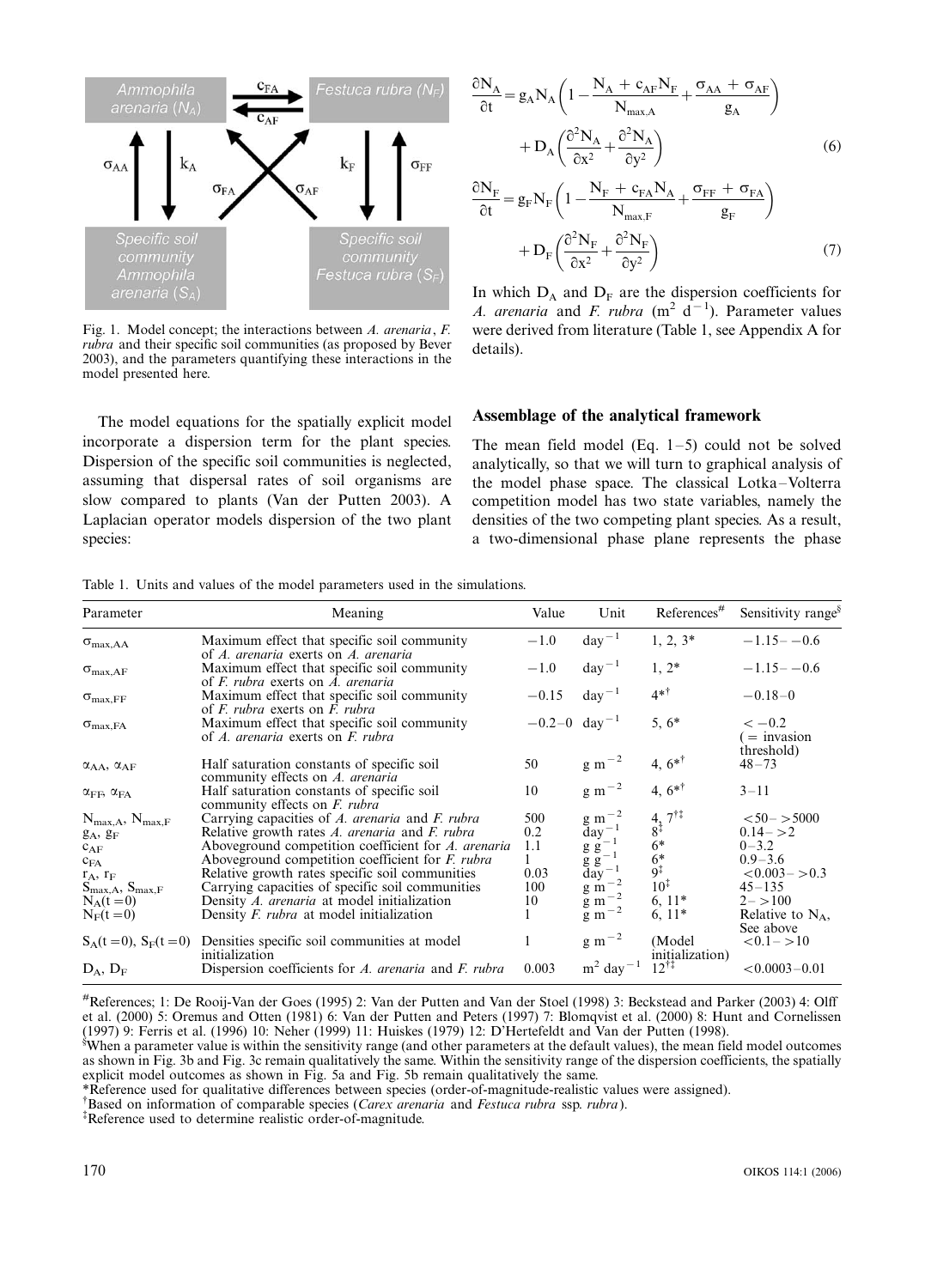space of this model. The final equilibrium state of the classical Lotka-Volterra model can be predicted by analyzing this phase plane. Because we incorporated the specific soil community densities of these plants as dynamic state variables, the phase space becomes fourdimensional, which makes graphical analysis difficult. However, we developed a new method specifically to analyze this model. Using this method, the way in which plant-soil community interactions influence plant competition is conveniently visualized, which will be explained here first.

Because of linear density dependence of the plant species (Eq. 4, 5), the outcome of competition between the two plant species is determined by the values of the intercepts of their isoclines with the x- and y- axes of the two-dimensional phase plane. If the difference of the intercept values on the x-axis and y-axis are plotted against each other, a recovery plane occurs, in which every quadrant corresponds to one of the four possible outcomes; coexistence, exclusion of one of the two plants and founder control (Fig. 2a). Founder control refers to a competitive state in which the initial conditions of the plant densities determine which plant species will be excluded (Bolker et al. 2003). In the classical Lotka Volterra model, parameter values determine the competitive state, and thereby the position of the system in the recovery plane. Because these parameters are constant in time, the position in the recovery plane does not change; it remains a point in this plane during a simulation run. So the two-dimensional phase plane that is spanned by the two state variables of the classical Lotka-Volterra model is now reduced to a single point in the recovery plane.

In the model presented here, the specific soil communities become involved and are able to increase in density during a simulation run. Subsequently, the specific soil communities affect plant growth as well. As a result, the competitive state of the system can change, and such change results in a trajectory through the recovery plane during a simulation run. The trajectory through this plane is determined by the magnitude of the specific soil community effects, relative to the plant reproduction rates, because these parameters are the only terms in Eq. 4 and 5 that can change after initialization. Simple algebra (Appendix B) yields that movement through the recovery plane away from the initialization point in positive x- and y-direction requires:

Positive x-direction: 
$$
\frac{\sigma_{AF}}{g_A} > \frac{\sigma_{FF}}{g_F}
$$
 (9)

Positive y-direction: 
$$
\frac{\sigma_{FA}}{g_F} > \frac{\sigma_{AA}}{g_A}
$$
 (10)

Equations 9 and 10 show that the effects exerted by the specific soil community of A. arenaria (In the Results section referred to as  $S_A$ ) result in movement in



 $-$  Exclusion F. rubra (II) Founder control (III)

Fig. 2. (a) In the recovery plane shown here, the two dimensional phase plane spanned by A. arenaria and F. rubra is converted to a single point. As a result, the effects of A. arenaria's specific soil community  $(S_A)$  (movement in x-direction) and F. rubra's specific soil community  $(S_F)$  (movement in y-direction) can be conveniently analyzed graphically. The axes are obtained as follows: recovery of a plant requires that on the axis in the phase portrait where the plant species is zero, its isocline has the highest intercept value, in other words: intercept value (rare plant)-intercept value (dominant plant) >0 (recovery is for both species analytically defined in Appendix B). When these differences between these intercept values are plotted on the x-axis (recovery  $A$ . arenaria) and y-axis (recovery F. rubra), every quadrant of the recovery plane shows one of the four standard Lotka-Volterra states. Solid isoclines are the isoclines of  $A$ . arenaria, the dashed isoclines of  $F$ . rubra. Equilibriums are indicated with dots. Closed dots represent stable equilibriums, open dots unstable ones. (b) Movement through the recovery plane after initialization is only governed by specific soil community effects. Movement is in positive xdirection if  $\frac{\sigma_{FA}}{\sigma_{AA}} > \frac{\sigma_{AA}}{\sigma_{AA}}$ , and in positive y-direction if  $\frac{\sigma_{FA}}{\sigma_{AA}} >$  $g_F$  $g_A$  $g_F$  $\sigma_{AA}$  $g_A$ These simple parameter requirements causing movement in xand y-direction through the recovery plane are derived in Appendix B.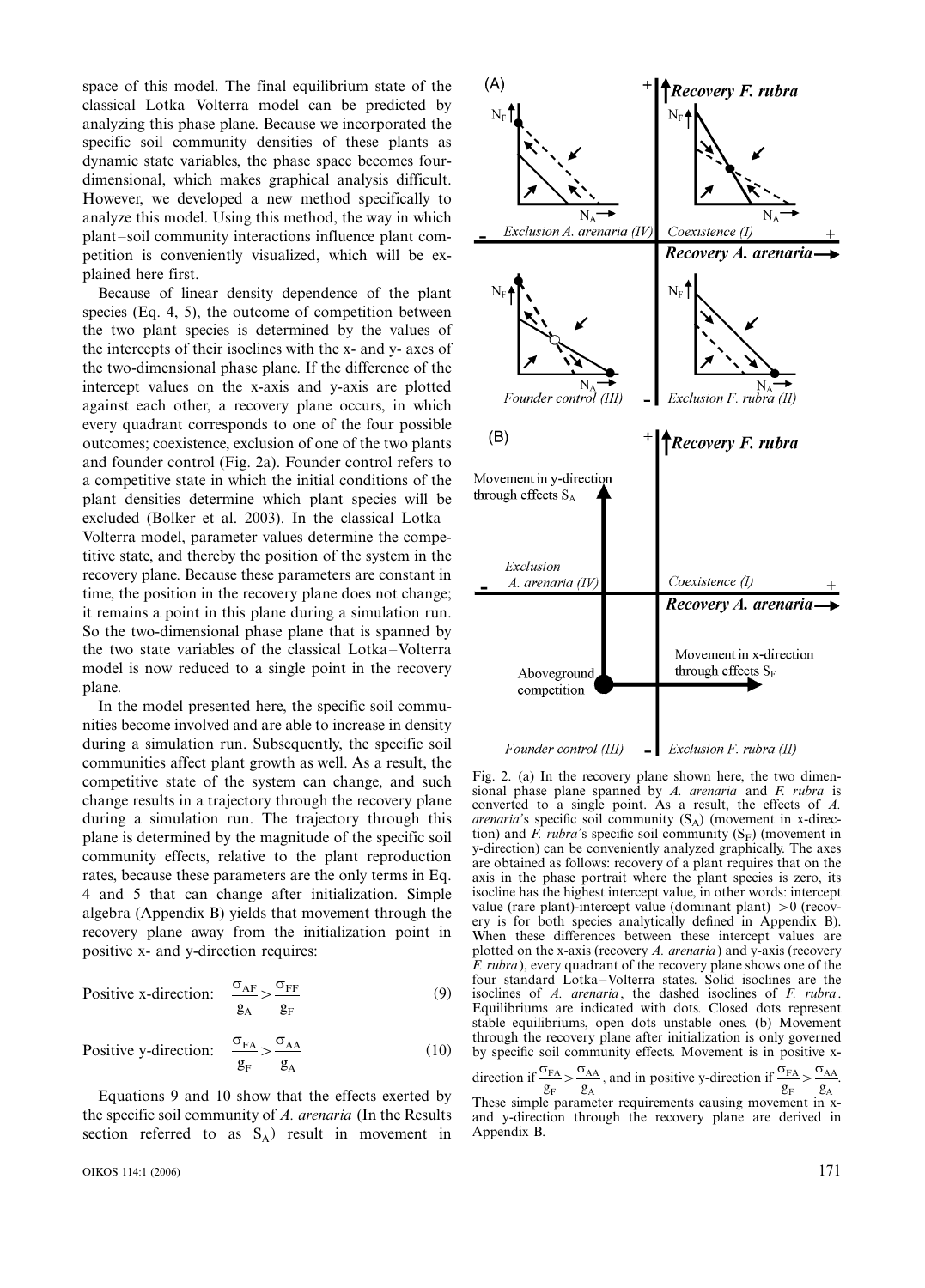y-direction in the recovery plane, effects of the specific soil community of F. rubra  $(S<sub>E</sub>)$  result in movement in x-direction (Fig. 2b).

Note that specific soil community effects can move the system into different quadrants of the recovery plane. When the system enters another quadrant, the ability to recover when rare changes for at least one plant species. Crossing a quadrant border in the recovery plane therefore coincides with a marked shift in plant competition, solely caused by specific soil community effects. Using Eq. 9 and 10, changes in specific soil community effects can be linked to shifts in plant competition.

# **Results**

Without specific soil community effects, the Lotka Volterra parameters determine that the initially dominating A. arenaria is finally succeeded by F. rubra (Fig. 3a). This is in agreement with the observation that this succession process is primarily driven by abiotic factors such as sand stabilization, nutrient accumulation and decalcification (Olff et al. 1993). However, incorporation of specific soil community effects mimicking native habitat conditions enhances the rate of succession (Fig. 3b). Sensitivity analysis shows that this model outcome is not very sensitive to changes in parameter values (Table 1).

If A. arenaria were released from soil pathogens in California, it could undergo neutral to positive effects from  $S_A$ , as observed for *Prunus serotina* (black cherry) in its non-native range in Europe for example (Reinhart et al. 2003). If we consider competition between A. arenaria and an ecological congener of F. rubra in California (meaning that besides  $\sigma_{AA}$  and  $\sigma_{FA}$  all parameters remain unchanged), Eq. 10 shows that a positive specific soil community effect on A. arenaria because of enemy release would result in a different movement in y-direction in the recovery plane (Fig. 4). However, in order to obtain an explanation that is in compliance with a negative specific soil community effect on A. arenaria in California, as established by Beckstead and Parker (2003), Eq. 10 reveals another possibility. The movement in negative y-direction can also be caused by  $\sigma_{FA}$  becoming more negative than  $\sigma_{AA}$ . In the native habitat, S<sub>A</sub> contains pathogens that reduce growth of A. arenaria, while F. rubra is relatively insensitive (Van der Putten and Peters 1997), so  $\sigma_{\text{max,FA}}$ (native habitat) =  $0 \, d^{-1}$ . However, if growth of the Californian species would be reduced by  $S_A$  more than A. arenaria itself, Eq. 10 shows that A. arenaria would experience the same competitive advantage as enemy release. When these alternative plant-soil community interactions are applied in the model, the result indeed shows invasive behavior of A. arenaria (Fig. 3c). The



Fig. 3. Model simulations of the interactions between A. arenaria, F. rubra and their specific soil communities (parameter values are given in Table 1). (a) Competition without soil community effects. (b) The accelerated succession of A. arenaria in its native habitat.  $(\sigma_{\text{max,FA}} = 0 \text{ d}^{-1})$ . (c) Invasion of A. arenaria, driven by the effect of A. arenaria's specific soil community,  $S_A$  on the ecological congener of  $F.$  rubra  $(\sigma_{\text{max,FA}} = -0.2 \text{ d}^{-1}).$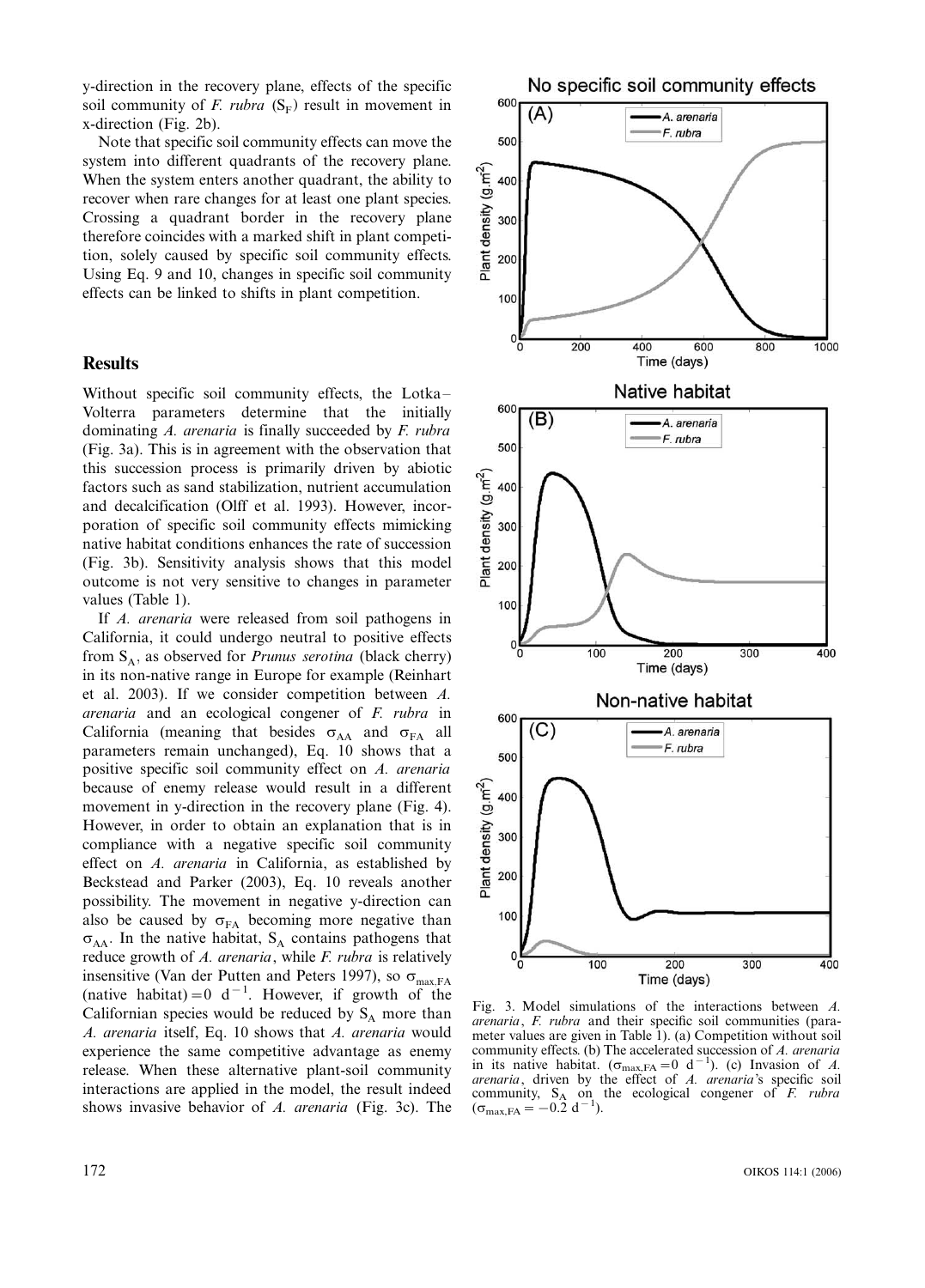

Fig. 4. The processes of succession of A. arenaria in native habitat and its invasion in California presented as trajectories through the recovery plane. The essential difference between the two processes is the movement in y-direction. This movement is caused by the negative effect that the specific soil community of A. arenaria  $(S_A)$  exerts on the ecological congener of F. rubra in the invasion simulation ( $\sigma_{FA}$ ).

sensitivity analysis reveals the invasion threshold for the studied parameterization;  $\sigma_{\text{max,FA}} = -0.2$  (Table 1).

Now, the same parameterization is applied in the spatially explicit model version (that is the model described by Eq. 1, 2, 3, 6 and 7), to identify the resulting pattern of spread of A. arenaria due to these alternative plant-soil community interactions. This model simulation shows that A. arenaria increases in cover, forming densely vegetated patches around sites where it has been introduced (Fig. 5a). At this stage, the rest of the area is dominated by the ecological congener of F. rubra (data not shown). Subsequently, the patches of A. arenaria expand in typical traveling wave-like patterns (Holmes et al. 1994, Fig. 5b) as observed in the Californian foredunes (Buell et al. 1995). During this phase of expansion, the square root of the area occupied by A. arenaria linearly increases with time, which agrees observations in California (Buell et al. 1995) and general invasion theory (Hengeveld 1989). In the model, lack of space eventually decreases the rate of spread (Fig. 5c). The invasive spread of A. arenaria continues until it has fully covered the area.

# **Discussion**

Our model results suggest that accumulation of local pathogens by A. arenaria could explain its invasiveness in California. Furthermore this mechanism could explain the wave-like patterns and rate of spread of A. arenaria that have been documented (Buell et al. 1995).



Fig. 5. Model results of the spatially explicit model version. Model output represented as the pattern of spread of A. arenaria. At initialization 2.5% of the gridcells is occupied by A. arenaria,  $70\%$  by the ecological congener of F. rubra (initial densities as in Table 1). (a) Snapshot of the distribution of A. arenaria after  $t = 500$  days, showing small patches of A. arenaria, in an environment that is dominated by the ecological congener of F. rubra (density not shown). (b) Snapshot of invading A. arenaria at  $t = 3000$  days. (c) The square root of the area occupied by A. arenaria in the period between the two snapshots. Conform invasion theory the increase is linear, until lack of space slowly decreases the rate of spread at the end of the simulation run.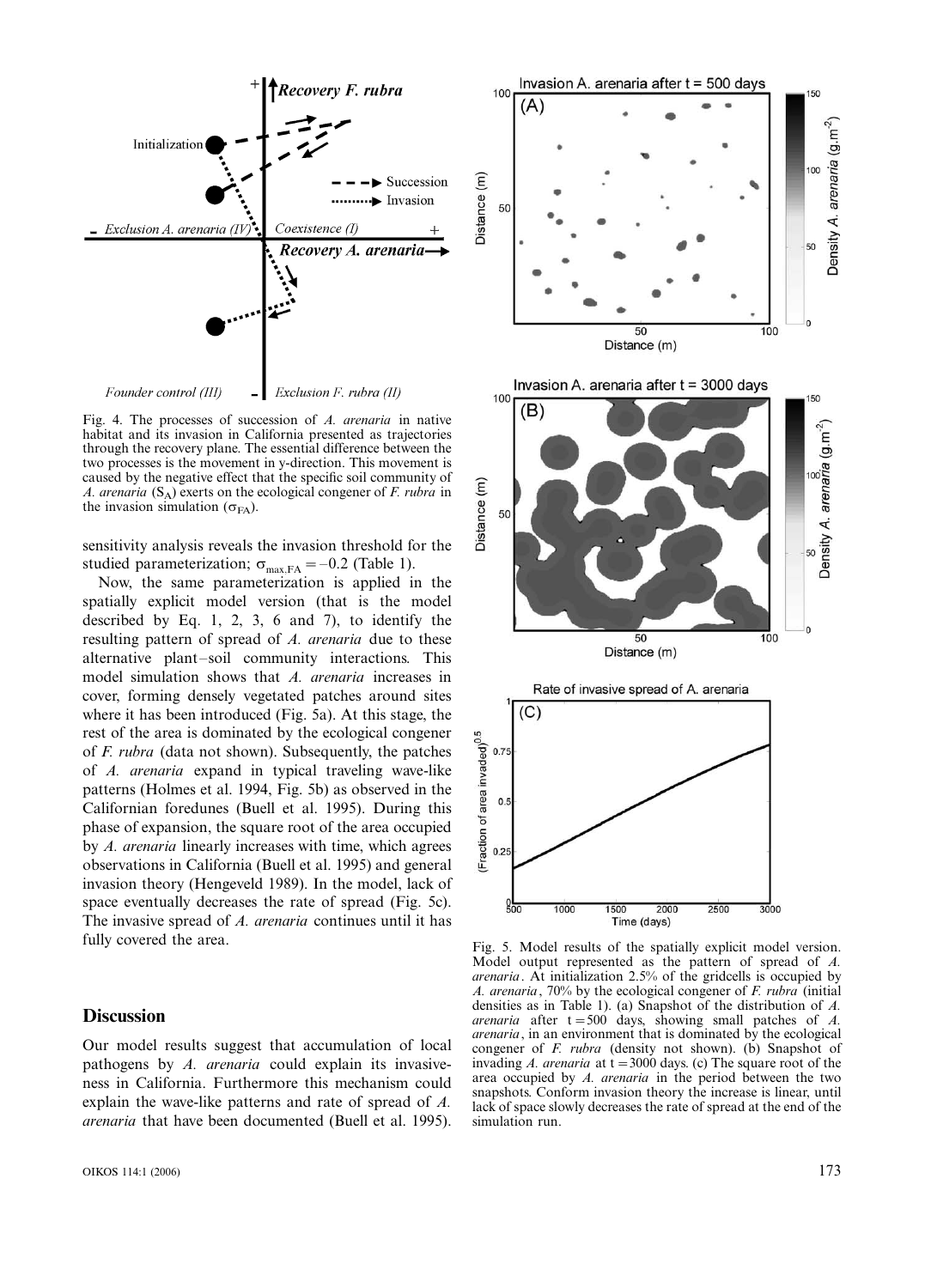This implies that besides of control of invasive species by speeding up the accumulation of their parasites (Clay 2003), such parasites may also enhance the severity of the invasion. The accumulation of local pathogens may limit the invaders abundance, but it might feed back more negatively to the native plant community.

Our model results suggest that the essential difference between the native and the invaded habitat is the effect of the specific soil community of A. arenaria on competing plant species. In the native habitat, the specific soil community of A. arenaria exerts little effects on succeeding plant species (Van der Putten et al. 1993). In the non-native range, however, accumulation of local soil pathogens could enhance dominance and rate of spread of A. arenaria as a result of negative specific soil community effects on native plant species. Empirical studies on A. arenaria provide an ecological explanation how this mechanism might operate. In introduced habitats, A. arenaria facilitates a specific soil community that has a different composition than in the native habitat (Van der Putten et al. 2005). In South Africa, where A. arenaria has been introduced as well, the species undergoes negative plant-soil feedback because it accumulates local generalist pathogens (Knevel et al. 2004). In California, A. arenaria has been released from most of its native soil pathogens (Van der Putten et al.  $2005$ ), but it still undergoes equal negative plant-soil feedback as in the native habitat (Beckstead and Parker 2003). Therefore, A. arenaria may accumulate local generalist pathogens in California as well. If introduced A. arenaria indeed accumulates local generalist pathogens, it is likely that native plant species are negatively affected as well. So, we conclude that A. arenaria could accumulate local generalist pathogens in California that have a more negative effect on native plant species than on A. arenaria itself. As a result, A. arenaria might gain competitive advantage that triggers its invasive behavior. We suggest that this may be a more general mechanism for exotic plant invasion that deserves further investigation.

The analytical framework derived here can be more generally applied to provide insight in the possible effects of soil organisms on plant competition. Using the recovery plane method, it becomes relatively easy to investigate how plant-soil community interactions alter plant competition, because only these interactions cause movement through the recovery plane. The method can thus be used to identify possible mechanisms driving plant community processes such as invasions. For example, Callaway et al. (2004b) found evidence that the invasion of Centaurea maculosa (spotted knapweed) in North America might be driven by a positive effect on C. maculosa by arbuscular mycorrhizal soil fungi that are associated with native plant species. Although a similar mechanism might drive the invasion of A. arenaria, application of our recovery plane method reveals that this mechanism could only result in movement in x-direction in the recovery plane, meaning that this mechanism alone does not provide an explanation for the invasion of A. *arenaria* investigated here.

Our model provides the opportunity to relate plant soil community interactions to plant competition. The recovery plane method conveniently shows how plant soil community interactions could enforce marked shifts in plant competition, leading to a new hypothesis on plant-soil community interactions in areas invaded by exotic plant species. This 'accumulation of local pathogens' hypothesis needs to be tested in subsequent empirical studies.

 $Acknowledgements$  – The authors thank Sonia Kéfi and Remko Holtkamp for comments that improved the manuscript. The research of MBE and MR is supported by a VIDI grant to MR, the research of WHVdP is supported by a VICI grant, both from the Research Council Earth and Life Sciences of the Netherlands Organization of Scientific Research.

## References

- Bais, H. P., Vepachedu, R., Gilroy, S. et al. 2003. Allelopathy and exotic plant invasion: from molecules and genes to species interactions.  $-$  Science 301: 1377 $-1380$ .
- Beckstead, J. and Parker, I. M. 2003. Invasiveness of Ammophila  $\alpha$ *renaria*: release from soil-borne pathogens? - Ecology 84: 2824-2831.
- Bever, J. D. 1994. Feedback between plants and their soil communities in an old field community. – Ecology 73: 165177.
- Bever, J. D. 2003. Soil community feedback and the coexistence of competitors: conceptual frameworks and empirical tests.  $-$  New Phytol. 157: 465–473.
- Bever, J. D., Westover, K. M. and Antonovics, J. 1997. Incorporating the soil community into plant population dynamics: the utility of the feedback approach.  $-$  J. Ecol. 85:  $561 - 573.$
- Blomqvist, M. M., Olff, H., Blaauw, M. B. et al. 2000. Interactions between above- and belowground biota: importance for small-scale vegetation mosaics in a grassland ecosystem.  $-$  Oikos 90: 582 $-$ 598.
- Bolker, B. M., Pacala, S. W. and Neuhauser, C. 2003. Spatial dynamics in model plant communities: what do we really know? - Am. Nat.  $162: 135-148$ .
- Buell, A. C., Pickart, A. J. and Stewart, J. D. 1995. Introduction history and invasion patterns of Ammophila arenaria on the North Coast of California. - Conserv. Biol. 9: 1587-1593.
- Callaway, R. M., Thelen, G. C., Rodriguez, A. et al. 2004a. Soil biota and exotic plant invasion.  $-$  Nature 427: 731-733.
- Callaway, R. M., Thelen, G. C., Barth, S. et al. 2004b. Soil fungi alter interactions between the invader Centaurea maculosa and North American natives.  $-$  Ecology 85: 1062-1071.
- Clay, K. 2003. Parasites lost. Nature  $421: 585-586$ .
- Colautti, R. I., Ricciardi, A., Grigorovich, I. A. et al. 2004. Is invasion success explained by the enemy release hypothesis? Ecol. Lett.  $7: 72\hat{1} - 733$ .
- Cook, J. R., and Baker, K. F. 1983. The nature and practice of biological control of plant pathogens. - Am. Phytopathol. Soc.
- De Deyn, G. B., Raaijmakers, C. E., Zoomer, H. R. et al. 2003. Soil invertebrate fauna enhances grassland succession and diversity. - Nature 422:  $711-713$ .
- De Rooij-Van der Goes, P. C. E. M. 1995. The role of plantparasitic nematodes and soil-borne fungi in the decline of Ammophila arenaria  $(L)$  Link. - New Phytol. 129: 661-669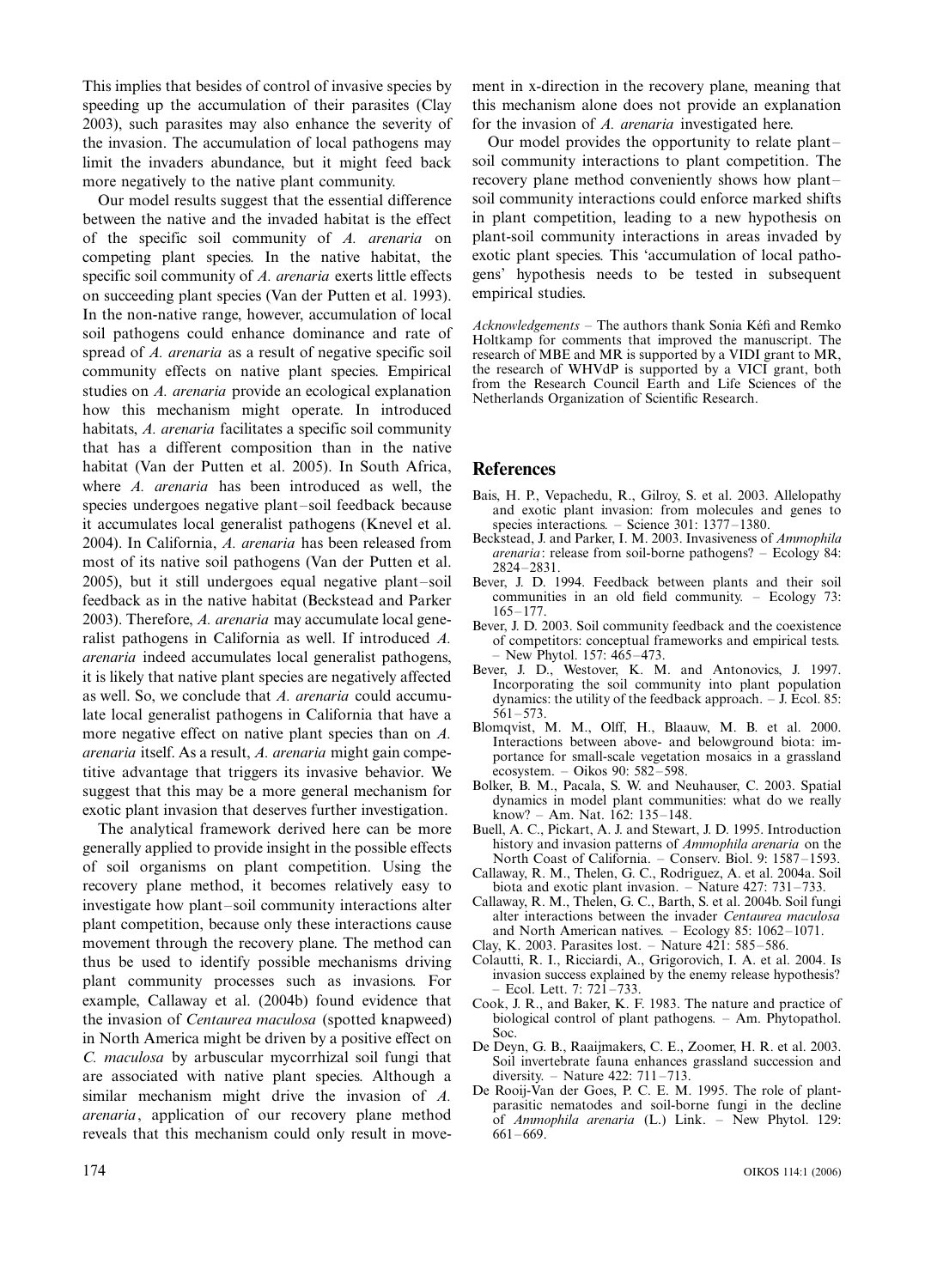- D'Hertefeldt, T. and Van der Putten, W. H. 1998. Physiological integration of the clonal plant Carex arenaria and its response to soil-borne pathogens. - Oikos 81: 229-237.
- Ferris, H., Venette, R. C. and Lau, S. S. 1996. Dynamics of nematode communities in tomatoes grown in conventional and organic farming systems, and their impact on soil fertility. – Appl. Soil Ecol. 3:  $161-175$ .
- Hengeveld, R. 1989. Dynamics of biological invasions Chapman and Hall.
- Holling, C.S. 1959. Some characteristics of simple types of predation and parasitism.  $-$  Can. Entomol. 91: 385–398.
- Holmes, E. E., Lewis, M. A., Banks, J. E. et al. 1994. Partial differential equations in ecology: spatial interactions and population dynamics. - Ecology  $75:17-29$ .
- Huiskes, A. H. L. 1979. Biological flora on the British isles: Ammophila arenaria (L.) Link (Psamma arenaria (L.) Roem. et Schult.: Calamagrostis arenaria (L.) Roth). - J. Ecol. 67:  $363 - 382.$
- Hunt, R. and Cornelissen, J. H. C. 1997. Components of relative growth rate and their interrelations in 59 temperate plant species.  $-$  New Phytol. 135: 395 $-417$ .
- Keane, R. M. and Crawley, M. J. 2002. Exotic plant invasions and the enemy release hypothesis. - Trends Ecol Evol. 17:  $164 - 170$ .
- Klironomos, J. N. 2002. Feedback with soil biota contributes to plant rarity and invasiveness in communities. - Nature 417:  $67 - 70$ .
- Knevel, I. C., Lans, T., Menting, F. B. J. et al. 2004. Release from native root herbivores and biotic resistance by soil pathogens in a new habitat both affect the alien Ammophila  $\alpha$ *arenaria* in South Africa. - Oecologia 141: 502-510.
- Kowalchuk, G. A., Buma, D. S., De Boer, W. et al. 2002. Effects of above-ground plant species composition and diversity on the diversity of soil-borne microorganisms. Antonie van Leeuwenhoek 81: 509-520.
- Maron, J. L. and Vilà, M. 2001. Do herbivores affect plant invasion? Evidence for the natural enemies and biotic resistance hypotheses.  $-$  Oikos 95: 363 $-$ 373.
- Neher, D. A. 1999. Soil community composition and ecosystem processes.  $-$  Agrofor. Syst. 45: 159 $-$ 185.
- Olff, H., Huisman, J. and Van Tooren, B. F. 1993. Species dynamics and nutrient accumulation during early primary succession in coastal sand dunes.  $-$  J. Ecol. 81: 693-706.
- Ollf, H., Hoorens, B., De Goede, R. G. M. et al. 2000. Smallscale shifting mosaics of two dominant grassland species: the possible role of soil-borne pathogens. - Oecologia 125:  $45 - 54$ .

### Appendix A. Model calibration

The model parameters were set to mimic competition between A. arenaria and F. rubra ssp. arenaria and the interaction with their specific soil communities (Table 1). Information about these plant-soil community interactions was derived from pot experiments using soil from the native habitat (the Netherlands). Also, information from pot experiments with Carex arenaria (sand sedge) and F. rubra ssp. rubra (red fescue) was used, because data on A. arenaria and F. rubra ssp. arenaria was insufficient, and the ecology of these species is similar (Olff et al. 2000). However, the sensitivity analysis reveals that the model is not very sensitive for the exact values of parameters (Table 1).

Festuca rubra is a slightly stronger competitor in sterile soil (Van der Putten and Peters 1997), therefore

- Oremus, P. A. I. and Otten, H. 1981. Factors affecting growth and nodulation of Hippophaë rhamnoides L. ssp. rhamnoides in soils from two successional stages of dune formation.  $-$  Plant Soil 63: 317-331.
- Pickart, A. J. 1997. Control of European beachgrass (Ammophila arenaria) on the west coast of the United States. California Exotic Pest Plant Council, 1997 Symp. Proc.
- Reinhart, K. O., Packer, A., Van der Putten, W. H. et al. 2003. Plant-soil biota interactions and spatial distribution of black cherry in its native and invasive ranges. - Ecol. Lett. 6:  $1046 - 1050$
- Van der Putten, W. H. 2003. Plant defense below ground and spatio-temporal processes in natural vegetation. - Ecology  $84: 2269 - 2280.$
- Van der Putten, W. H. and Peters, B. A. M. 1997. How soilborne pathogens may affect plant competition. – Ecology 78: 1785-1795.
- Van der Putten, W. H. and Van der Stoel, C. D. 1998. Plant parasitic nematodes and spatio-temporal variation in natural vegetation.  $-$  Appl. Soil Ecol. 10: 253-262.
- Van der Putten, W. H., Van Dijk, C. and Peters, B. A. M. 1993. Plant-specific soil-borne diseases contribute to succession in foredune vegetation.  $-$  Nature 362: 53-56.
- Van der Putten, W. H., Yeates, G. W., Duyts, H. et al. 2005. Invasive plants and their escape from root herbivory: a worldwide comparison of the root-feeding nematode communities of the dune grass Ammophila arenaria in natural and introduced ranges.  $-$  Biol. Invasions 7: 733-746.
- Van der Stoel, C. D., Van der Putten, W. H. and Duyts, H. 2002. Development of a negative plant-soil feedback in the expansion zone of the clonal grass Ammophila arenaria following root formation and nematode colonization.  $-$  J. Ecol. 90: 978-988.
- Van Dieren, J. W. 1934. Organogene Dünenbildung, eine geomorphologische Analyse der westfriesischen Insel Terschelling mit pflanzensoziologischen Methoden. PhD thesis, Univ. of Amsterdam.
- Vivanco, J. M., Bais, H. P., Stermitz, F. R. et al. 2004. Biogeographical variation in community response to root allelochemistry: novel weapons and exotic invasion. - Ecol. Lett.  $7: 285 - 292$ .
- Wardle, D. A., Bardgett, R. D., Klironomos, J. N. et al. 2004. Ecological linkages between aboveground and belowground biota. – Science 304:  $1629-1633$ .
- Wiedemann, A. M. and Pickart, A. J. 1996. The Ammophila problem on the northwest coast of North America.  $-Land \, \text{cape Urban Plan.}$  34: 287-299.

interspecific aboveground competition that A. arenaria undergoes is set higher;  $c_{AF} = 1.1$  (g g<sup>-1</sup>) and  $c_{FA} = 1.0$  $(g g<sup>-1</sup>)$ . The relative growth rates and carrying capacities were set equal for both plant species and both specific soil communities. Values for these parameters were derived from various sources (Table 1). Only competition coefficients and specific soil community effects on A. arenaria and F. rubra were set different, therefore we theoretically examined how different specific soil community effects mediate competition between A. arenaria and F. rubra or an ecological congener. Because A. arenaria is better in colonizing bare dunes (Huiskes 1979, Van der Putten and Peters 1997), the initial density of this plant was set higher in all model simulations:  $N_A$  $(t=0) = 10$  g m<sup>-2</sup>, N<sub>F</sub>(t=0) = 1 g m<sup>-2</sup>. It was assumed that F. rubra undergoes a stronger effect from its specific